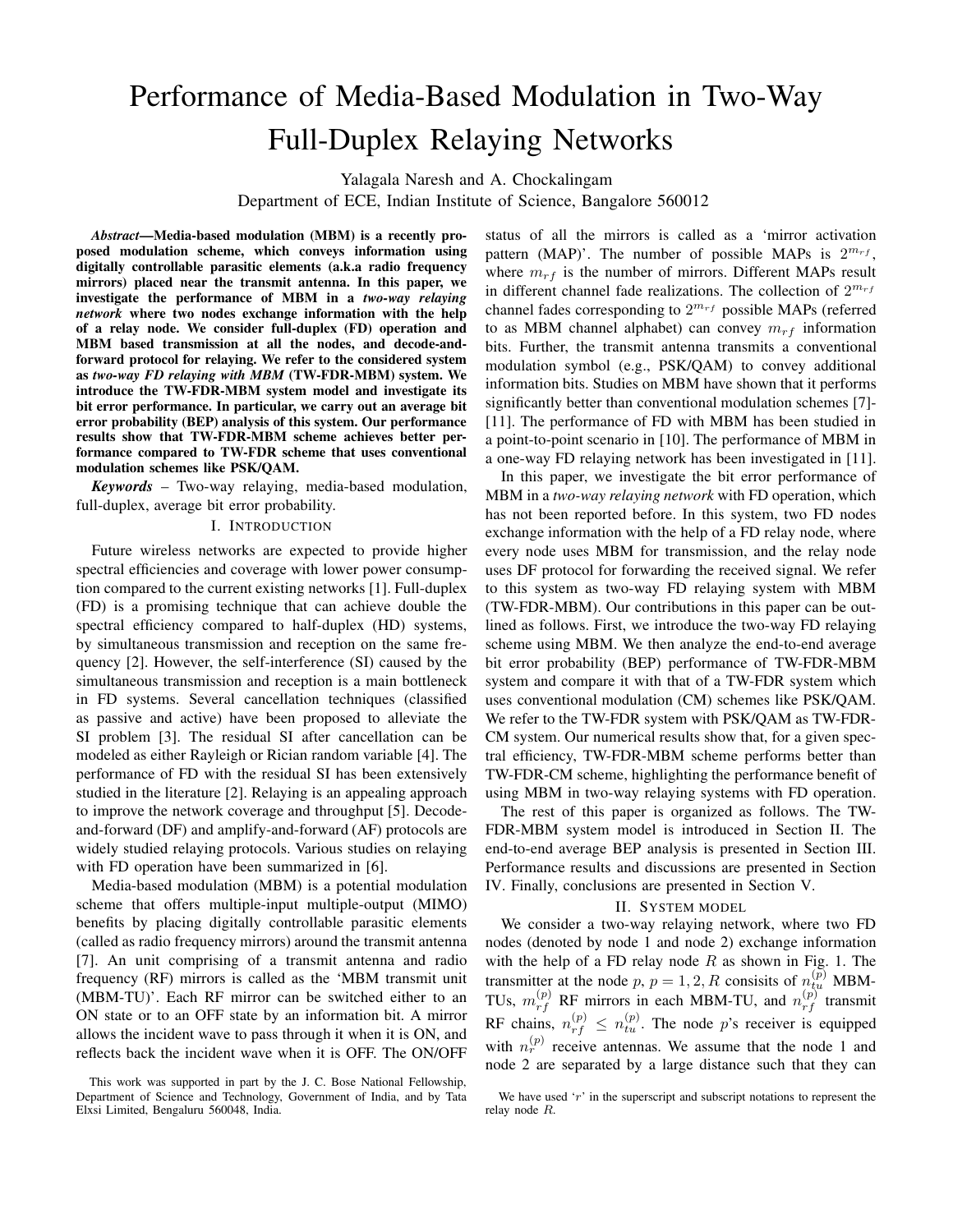

Fig. 1. Two-way full-duplex relaying with MBM.

communicate only through the relay, i.e., no direct link exists between them. We consider that all the nodes transmit using generalized spatial modulation MBM (GSM-MBM) scheme, and the relay node forwards using DF protocol. We refer to this system as two-way FD relaying with MBM (TW-FDR-MBM) system.

## *A. Transmitter at node* p

The transmitter with GSM-MBM at node  $p$  is shown in Fig. 2. In every channel use, GSM-MBM conveys information as follows: *i*)  $\lfloor \log_2 \binom{n_{tu}^{(p)}}{n_{vt}^{(p)}} \rfloor$  bits are conveyed by selecting  $n_{rf}^{(p)}$ out of  $n_{tu}^{(p)}$  MBM-TUs; *ii*)  $n_{rf}^{(p)} \log_2 M^{(p)}$  bits are conveyed by rf transmitting  $n_{rf}^{(p)}$   $M^{(p)}$ -ary QAM/PSK symbols on the chosen  $n_{rf}^{(p)}$  MBM-TUs (one symbol is transmitted on one selected MBM-TU); and  $iii)$   $n_{rf}^{(p)} m_{rf}^{(p)}$  bits are conveyed by controlling (making ON/OFF) the  $n_{rf}^{(p)} m_{rf}^{(p)}$  mirrors in the selected  $n_{rf}^{(p)}$ rf MBM-TUs  $(m_{rf}^{(p)}$  mirrors in each of the selected MBM-TUs). Therefore, spectral efficiency of node  $p$  (in bpcu) is given by  $\eta^{(p)} = \Big|\log_2\binom{n_{tu}^{(p)}}{\left\lfloor (p)\right\rfloor}$  $n_{rf}^{(p)}$ rf  $\overline{\phantom{a}}$  $+ n_{rf}^{(p)} m_{rf}^{(p)}$ rf mirror index bits  $+ n_{rf}^{(p)} \log_2 M^{(p)}$ QAM/PSK symbol bits bpcu. (1)

| {z } MBM-TU index bits

In a given channel use, every MBM-TU is made either ON or OFF such that only  $n_{rf}^{(p)}$  out of  $n_{tu}^{(p)}$  MBM-TUs are made ON. A realization (which is an  $n_{tu}^{(p)} \times 1$  vector consists of 1's and 0's) of the ON/OFF status of the  $n_{tu}^{(p)}$  MBM-TUs (1) and 0 correspond to the ON and OFF status of MBM-TU, respectively) is called as the 'MBM-TU activation pattern'. Let  $\mathbb{S}_t^{(p)}$  denote the set of 2  $\lfloor \log_2 {n \nt_{tu}^{(p)} \choose n_{rf}^{(p)}} \rfloor$ MBM-TU activation patterns (only these many are required for signaling) chosen from the set of  $\binom{n_{tu}^{(p)}}{n_{rt}^{(p)}}$  possible MBM-TU activation patterns. For instance, when  $n_{tu}^{(p)} = 4$  and  $n_{rf}^{(p)} = 2$ , a possible MBM-TU activation patterns set  $\mathbb{S}_t^{(p)}$  is given by

$$
\mathbb{S}_t^{(p)} = \{ [1 \ 0 \ 1 \ 0]^T, [0 \ 1 \ 1 \ 0]^T, [1 \ 1 \ 0 \ 0]^T, [0 \ 0 \ 1 \ 1]^T \}. \tag{2}
$$

Each of the  $n_{rf}^{(p)}$  MBM-TUs that is made ON, transmits a symbol from the  $M^{(p)}$ -ary QAM/PSK alphabet  $\mathbb{A}^{(p)}$ . An MBM-TU in OFF state can be viewed as transmitting 0. Hence, the symbol transmitted on the jth MBM-TU, denoted by  $x_j^{(p)}$ , belongs to the set  $\mathbb{A}^{(p)} \cup \{0\}$  such that  $\|\mathbf{x}^{(p)}\|_0 = n_{rf}^{(p)}$ rf and  $\mathcal{I}(\mathbf{x}^{(p)}) \in \mathbb{S}_t^{(p)}$ , where  $\mathbf{x}^{(p)}$  is the  $n_{tu}^{(p)} \times 1$ -sized vector with  $x_j^{(p)}$  as its jth element,  $\|\mathbf{x}^{(p)}\|_0$  denotes the  $L_0$ -norm of  $\mathbf{x}^{(p)}$ , and  $\mathcal{I}(\mathbf{x}^{(p)})$  is a function (which maps  $\mathbf{x}^{(p)}$  to a same sized vector whose jth element takes the value 1 when  $x_i^{(p)}$  $j^{(p)} \neq 0$ , and value 0 otherwise) that gives the MBM-TU activation pattern for  $\mathbf{x}^{(p)}$ . For instance, when  $n_{tu}^{(p)} = 4$ ,  $n_{rf}^{(p)} = 2$ ,  $\mathbb{A}^{(p)}$  is BPSK, and  $\mathbf{x}^{(p)} = [0 \ 0 \ +1 \ -1]^T$ , then  $\mathcal{I}([0 \ 0 \ +1 \ -1]^T) = [0 \ 0 \ 1 \ 1]^T$ . Let  $\mathbb{S}_{\text{gsm}}^{(p)}$  be the set of all such  $\mathbf{x}^{(p)}$  vectors, i.e.,  $\mathbb{S}_{\text{gsm}}^{(p)} = \{ \mathbf{x}^{(p)} :$  $x_j^{(p)} \in \mathbb{A}^{(p)} \cup \{0\}, \, \|\mathbf{x}^{(p)}\|_0 = n_{rf}^{(p)}, \, \mathcal{I}(\mathbf{x}^{(p)}) \in \mathbb{S}_t^{(p)}\}.$ 

In every MBM-TU, an RF mirror is made either ON or OFF. Similar to the MBM-TU activation pattern, a realization of the ON/OFF status of the  $m_{rf}^{(p)}$  mirrors is called as the 'mirror activation pattern (MAP)'. Let  $N_m^{(p)} = 2^{m_{rf}^{(p)}}$  denote the number of possible MAPs. The MAP index on jth MBM-TU, denoted by  $l_j^{(p)}$ , is chosen as follows: i)  $l_j^{(p)}$  takes an integer value in  $[1, N_m^{(p)}]$ , based on  $m_{rf}^{(p)}$  information bits when *j*th MBM-TU is ON (i.e.,  $s_i^{(p)}$ )  $j^{(p)}(j \neq 0)$ ; ii) otherwise  $l_j^{(p)}$  $j^{(p)}$  takes some fixed value (say 1) independent of information bits.

## *B. Transmission protocol*

All the nodes  $(1, 2, \text{ and } R)$  operate in FD mode and the relay node  $R$  uses DF protocol. We assume that all the nodes use the same average power denoted by  $E$ , i.e., uniform power allocation among the nodes. The information exchange between the two end nodes (i.e., node 1 and node 2) takes place in two phases.

In the first phase, both the end nodes transmit their information to the relay node R. Let  $\mathbf{b}_1^{(1)}$  and  $\mathbf{b}_1^{(2)}$  be the information bit vectors (of size  $\eta^{(1)}$  and  $\eta^{(2)}$ , respectively) transmitted (using GSM-MBM) by the node 1 and node 2, respectively. The relay node  $R$  detects these bit vectors in the presence of its self-interference (SI, which is a signal broadcasted by the node  $R$ ) that results from the relay node's FD operation.

GSM-MBM specializes to other MBM schemes such as MIMO-MBM and SM-MBM, and non-MBM schemes such as GSM, SM, and MIMO [11].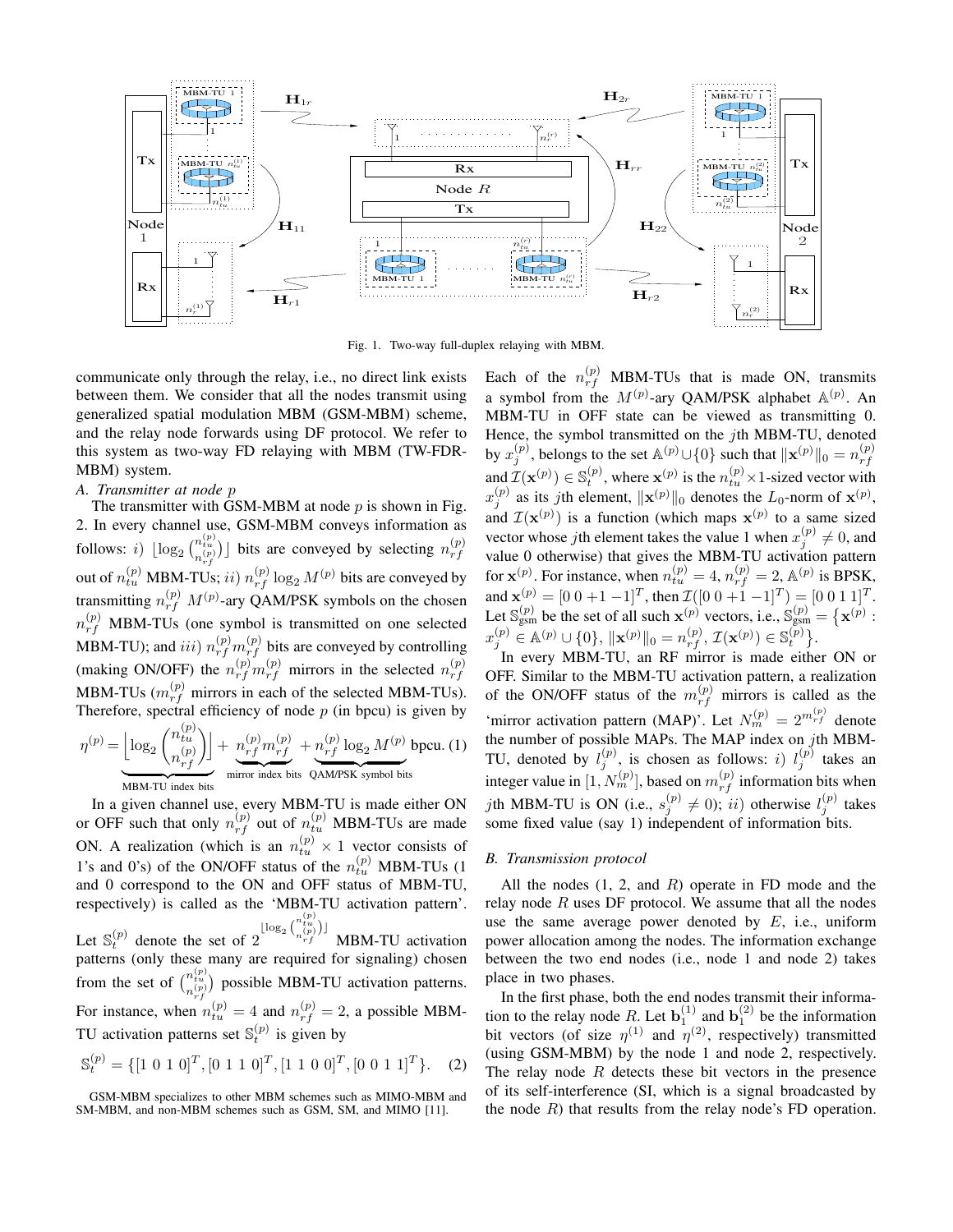

Fig. 2. Transmitter at node  $p, p = 1, 2, R$ .

Let  $\hat{\mathbf{b}}_1^{(1,r)}$  and  $\hat{\mathbf{b}}_1^{(2,r)}$  denote the estimates of  $\mathbf{b}_1^{(1)}$  and  $\mathbf{b}_1^{(2)}$ , respectively, at the relay node R.

In the second phase, the relay node  $R$  forwards the detected data  $\hat{\mathbf{b}}_1^{(1,r)}$  and  $\hat{\mathbf{b}}_1^{(2,r)}$  to the node 1 and node 2 by transmitting the bit vector  $\mathbf{b}_2^{(r)} = \hat{\mathbf{b}}_1^{(1,r)} \oplus \hat{\mathbf{b}}_1^{(2,r)}$  (using GSM-MBM), where ⊕ denotes the bit-wise XOR operation (we append the zeros to the smaller vector to make  $\hat{\mathbf{b}}_1^{(1,r)}$  and  $\hat{\mathbf{b}}_1^{(\overline{2},r)}$  equal sized vectors). The transmission parameters of the relay node are chosen such that the spectral efficiency  $\eta^{(r)}$  is equal to the size of  $\mathbf{b}_2^{(r)}$ , i.e.,  $\eta^{(r)} = \max\{\eta^{(1)}, \eta^{(2)}\}$ . The node p,  $p = 1, 2$ , detects the  $\mathbf{b}_2^{(r)}$  in the presence of its SI (which is a new information transmitted to the relay node R). Let  $\hat{\mathbf{b}}_2^{(r,p)}$  be the estimate of  $\mathbf{b}_2^{(r)}$  at node p,  $p = 1, 2$ . Using  $\mathbf{b}_1^{(p)}$  and  $\hat{\mathbf{b}}_2^{(r,p)}$ , the node  $p, p = 1, 2$ , estimates the information transmitted by node q,  $q = 1, 2, q \neq p$ , in first phase as  $\hat{\mathbf{b}}_1^{(q)} = \mathbf{b}_1^{(p)} \oplus \hat{\mathbf{b}}_2^{(r,p)}$ houe  $q$ ,  $q = 1, 2, q \neq p$ , in hist phase as  $b_1^1 = b_1^1 \oplus b_2^1$ <br>(append zeros to the  $b_1^{(p)}$  vector before XOR operation to make them equal sized vectors and discard the last  $(\eta^{(r)} - \eta^{(q)})$ bits after XOR operation). Therefore, the node 1 and node 2 exchange a total of  $(\eta^{(1)} + \eta^{(2)})$  bits in each channel use.

## *C. Channel model*

All the links (channels) are assumed to experience independent fading. Each link in the system can be either a desired link (which is a link between two nodes) or an undesired SI link (which is a link from a node to itself). We refer to the desired link from the node p to the node q as p to  $q$ desired link, where  $(p, q)$  is an ordered pair belongs to the set  $\{(1, R), (2, R), (R, 1), (R, 2)\}.$  Similarly, we refer to the undesired SI link from the node  $p$  to itself as  $p$  to  $p$ -SI link, where p belongs to the set  $\{1, 2, R\}$ .

p *to* q-desired link: Let  $h_{i,k}^{j,pq}$  be the complex channel fade at the *i*th receive antenna of the node  $q$  when the  $k$ th MAP is active on the *j*th MBM-TU of the node  $p, i = 1, 2, \cdots, n_r^{(q)}$ ,  $j = 1, 2, \dots, n_{tu}^{(p)}$ , and  $k = 1, 2, \dots, N_m^{(p)}$ . The channel fades (i.e.,  $h_{i,k}^{j,pq}$ ) are assumed to be i.i.d. and distributed as  $\mathcal{CN}(0, 1)$ . Let  $\mathbf{h}_k^{j, pq} = [h_{1,k}^{j, pq} \ h_{2,k}^{j, pq} \ \cdots \ h_{n, q}^{j, pq}]$  $\binom{j,pq}{n_r^{(q)},k}^T$  denote the  $n_r^{(q)} \times 1$ -sized complex channel fade vector at the receiver of node  $q$  when the kth MAP is active on the jth MBM-TU of node  $p$ . These channel fade vectors constitute the MBM channel alphabet from the jth MBM-TU of node  $p$  to the node q. Let  $\mathbf{H}_{pq}^{j} = [\mathbf{h}_{1}^{j,pq} \ \mathbf{h}_{2}^{j,pq} \ \cdots \ \mathbf{h}_{N^{(p)}}^{j,pq}$  $\binom{j, pq}{N_m^{(p)}}$  denote the  $n_r^{(q)} \times N_m^{(p)}$ 

channel matrix at the node  $q$  corresponding to the jth MBM-TU of the node p. Let  $\mathbf{H}_{pq} = [\mathbf{H}_{pq}^1 \ \mathbf{H}_{pq}^2 \ \cdots \ \mathbf{H}_{pq}^{n_{tu}^{(p)}}]$  denote the  $n_r^{(q)} \times N_m^{(p)} n_{tu}^{(p)}$  overall channel matrix from the node p to the node q.

p to p-SI link: Let  $h_{i,k}^{j,pp}$  be the residual SI (after cancellation) channel fade coefficient at the *i*th receive antenna of node  $p$ when the  $k$ th MAP is active on the jth MBM-TU to node  $p$ ,  $i=1,2,\cdots,n_r^{(p)}, j=1,2,\cdots,n_{tu}^{(p)},$  and  $k=1,2,\cdots,N_m^{(p)}.$ Assuming the SI cancellation technique completely eliminates the line-of-sight (LOS) component [12], the  $h_{i,k}^{j,pp}$ s are modeled as i.i.d. and distributed as  $\mathcal{CN}\big(0,(E/\sigma_p^2)^{-\lambda^{(p)}}\big),$  where  $\sigma_p^2$ is the average noise power at the node p and  $\lambda^{(p)}$  is a small positive constant that accounts for the quality of the SI cancellation scheme used by node p [4], [12]. For example,  $\lambda^{(p)} = 1$ and  $\lambda^{(p)} = 0$  refers to high and low quality SI cancellation schemes, respectively. Let  $\mathbf{h}_k^{j,pp} = [h_{1,k}^{j,pp} \ h_{2,k}^{j,pp} \ \cdots \ h_{n(p)}^{j,pp}$  $_{\left(n_r^{\left(p\right)},k\right)}^{j,pp}$ denote the  $n_r^{(p)} \times 1$ -sized residual SI channel fade vector at the receiver of node  $p$  when the  $k$ th MAP is active on the jth MBM-TU of node  $p$ . As in the  $p$  to  $q$ -desired link, let  $\mathbf{H}_{pp}^{j}$  and  $\mathbf{H}_{pp}$  denote the  $n_r^{(p)} \times N_m^{(p)}$  SI channel matrix and  $n_r^{(p)} \times N_m^{(p)} n_{tu}^{(p)}$  overall SI channel matrix, respectively, from node  $p$  to itself.

## *D. Received signal*

In the first phase, both the node 1 and node 2 transmit their information to the relay node R. Let  $x_i^{(p),1}$  $j^{(p),1}$  and  $l^{(p),1}_j$  $j^{(p),1}$  be the transmitted symbol and selected MAP index, respectively, on the *j*th MBM-TU of the node  $p, p = 1, 2$ , in the first phase. Now, the  $n_r^{(r)}$ -sized received signal vector  $y^{(r)}$ ,<sup>1</sup> at the relay in the first phase is given by

$$
\mathbf{y}^{(r),1} = \underbrace{\sum_{j=1}^{n_{tu}^{(1)}} x_j^{(1),1} \mathbf{h}_{l_j^{(1),1}}^{j,1r}}_{\text{desired signal from node 1}} + \underbrace{\sum_{j=1}^{n_{tu}^{(2)}} x_j^{(2),1} \mathbf{h}_{l_j^{(2),1}}^{j,2r}}_{\text{self-interference signal}} + \underbrace{\sum_{j=1}^{n_{tu}^{(r)}} x_j^{(r),1} \mathbf{h}_{l_j^{(r),1}}^{j,rr} + \mathbf{w}^{(r),1}}_{\text{self-interference signal}}
$$
\n
$$
= \sum_{j=1}^{n_{tu}^{(1)}} x_j^{(1),1} \mathbf{H}_{1r}^j \mathbf{e}_{l_j^{(1),1}}^{(1)} + \sum_{j=1}^{n_{tu}^{(2)}} x_j^{(2),1} \mathbf{H}_{2r}^j \mathbf{e}_{l_j^{(2),1}}^{(2)}
$$
\n
$$
+ \sum_{j=1}^{n_{tu}^{(r)}} x_j^{(r),1} \mathbf{H}_{rr}^j \mathbf{e}_{l_j^{(r),1}}^{(r)} + \mathbf{w}^{(r),1}
$$
\n
$$
= \mathbf{H}_{1r} \mathbf{s}^{(1),1} + \mathbf{H}_{2r} \mathbf{s}^{(2),1} + \mathbf{H}_{rr} \mathbf{s}^{(r),1} + \mathbf{w}^{(r),1}, \quad (3)
$$

where  $x_j^{(r),1}$  and  $l_j^{(r),1}$  denote the transmitted symbol and active MAP index, respectively, on the jth MBM-TU of the relay node  $R$  in the first phase (broadcast signal to node 1 and node 2, which results in SI),  $e_l^{(p)}$  $l_1^{(p)}$ ,  $p = 1, 2, R$  is the *l*th column of  $N_m^{(p)} \times N_m^{(p)}$  identity matrix,  $\mathbf{w}^{(r),1}$  is the noise vector distributed as  $CN(\mathbf{0}_{n_r^{(r)}}, \sigma_r^2 \mathbf{I}_{n_r^{(r)}})$ ,  $\mathbf{0}_d$  denotes the  $d \times 1$ all zero vector,  $I_d$  denotes the  $d \times d$  identity matrix, and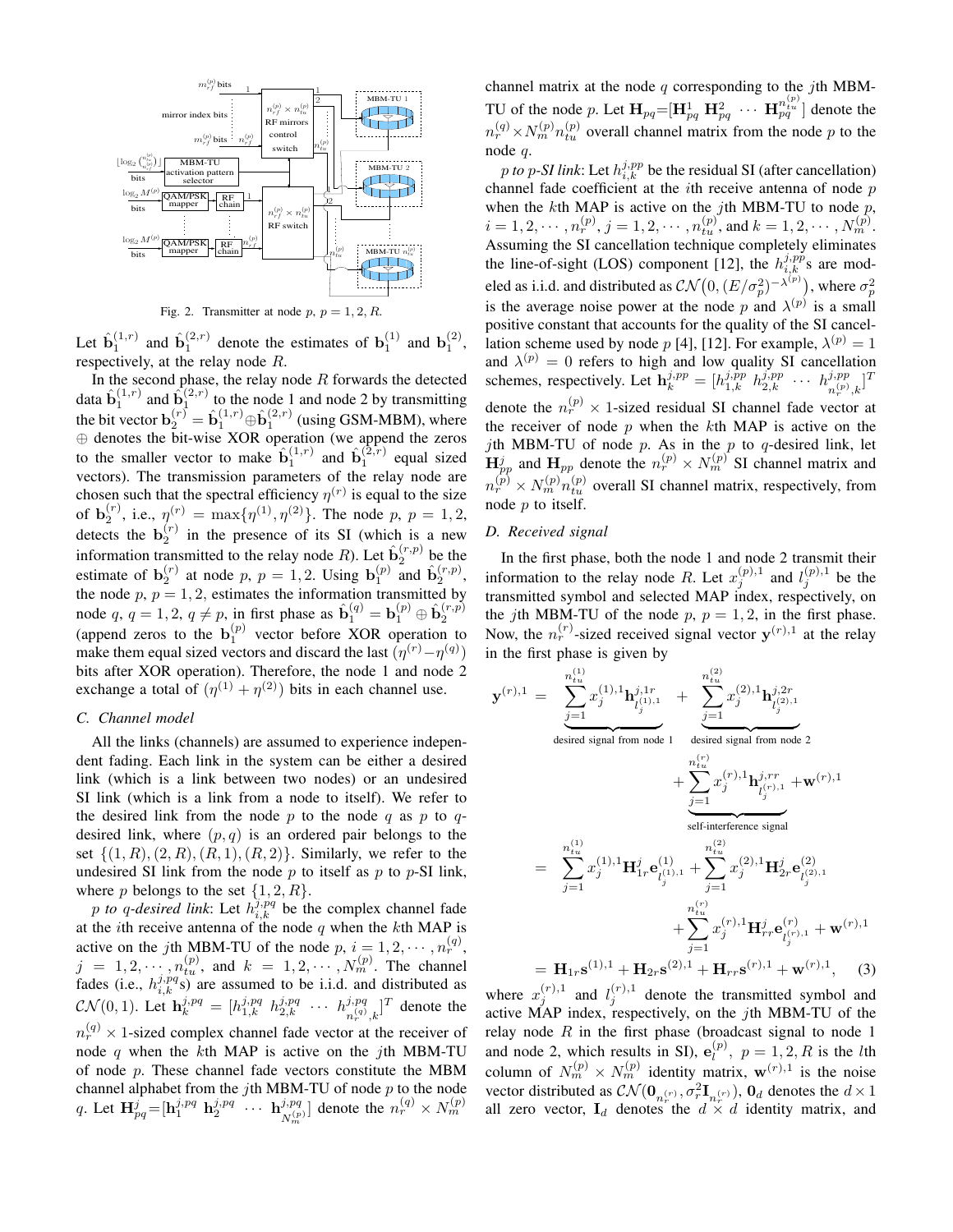$\mathbf{s}^{(p),1}, p = 1, 2, R$  is the  $N_m^{(p)} n_{t\mu}^{(p)} \times 1$  transmit vector belongs to the GSM-MBM signal set  $\mathbb{S}_{gm}^{(p)}$  (of size  $|\mathbb{S}_{gm}^{(p)}| = 2^{\eta^{(p)}}$ ) at node  $p$ , which is given by

$$
\mathbb{S}_{\text{gm}}^{(p)} = \left\{ \mathbf{s} = [\mathbf{s}_1^T \ \mathbf{s}_2^T \ \cdots \ \mathbf{s}_{n_{tu}}^T]^T : \mathbf{s}_j = x_j \mathbf{e}_{l_j}^{(p)}, \n l_j \in \{1, \cdots, N_m^{(p)}\}; \mathbf{x} = [x_1 \ x_2 \ \cdots \ x_{n_{tu}}^T]^T \in \mathbb{S}_{\text{gsm}}^{(p)}\right\}.
$$

Note that  $s^{(1),1}$ ,  $s^{(2),1}$ , and  $s^{(r),1}$  are independent of each other, since the node 1 and node 2 transmit independent data and  $\mathbf{s}^{(r),1}$  depends only on the previous data transmitted by the node 1 and node 2. The relay jointly detects the transmitted vectors  $s^{(1),1}$  and  $s^{(2),1}$  by employing the interferenceoblivious ML detector, whose decision rule is given by

$$
\{\hat{\mathbf{s}}^{(1,r),1},\hat{\mathbf{s}}^{(2,r),1}\} = \underset{\substack{\mathbf{s}^{(p)} \in \mathbb{S}_{gm}^{(p)} \\ p=1,2}}{\text{argmin}} \|\mathbf{y}^{(r),1} - \mathbf{H}_{1r}\mathbf{s}^{(1)} - \mathbf{H}_{2r}\mathbf{s}^{(2)}\|^2, \tag{5}
$$

where  $\hat{\mathbf{s}}^{(1,r),1}$  and  $\hat{\mathbf{s}}^{(2,r),1}$  denote the estimates of  $\mathbf{s}^{(1),1}$  and  $\mathbf{s}^{(2),1}$ , respectively, at the relay node R. Let  $\hat{\mathbf{b}}_1^{(1,r)}$  and  $\hat{\mathbf{b}}_1^{(2,r)}$ denote the bit vectors corresponding to the estimates  $\hat{\mathbf{s}}^{(1,r),1}$ and  $\hat{\mathbf{s}}^{(2,r),1}$ , respectively. Next, in the second phase, the relay node *R* broadcasts the XOR-ed bit vector  $\mathbf{b}_2^{(r)} = \hat{\mathbf{b}}_1^{(1,r)} \oplus \hat{\mathbf{b}}_1^{(2,r)}$  to the node 1 and node 2. Let  $\mathbf{s}^{(r),2} \in \mathbb{S}_{gm}^{(r)}$  denote the transmit vector corresponding to the bit vector  $\mathbf{b}_2^{(r)}$ . Now, the  $n_r^{(p)} \times 1$ received vector  $y^{(p),2}$  at the node p,  $p = 1, 2$ , in the second phase is given by

$$
\mathbf{y}^{(p),2} = \mathbf{H}_{rp} \mathbf{s}^{(r),2} + \mathbf{H}_{pp} \mathbf{s}^{(p),2} + \mathbf{w}^{(p),2},\tag{6}
$$

where  $s^{(p),2}$  denotes the signal transmitted by node p,  $p =$ 1, 2, in the second phase (which results in SI) and  $w^{(p),2}$  is the noise vector distributed as  $\mathcal{CN}(\mathbf{0}_{n_r^{(p)}}, \sigma_p^2 \mathbf{I}_{n_r^{(p)}})$ . Note that  $\mathbf{s}^{(r),2}$  and  $\mathbf{s}^{(p),2}$  are independent of each other, since the  $\mathbf{s}^{(r),2}$ depends on the data transmitted by node 1 and node 2 in the first phase. The interference-oblivious ML decision rule at the node p,  $p = 1, 2$  is given by

$$
\hat{\mathbf{s}}^{(r,p),2} = \underset{\mathbf{s} \in \mathbb{S}_{gm}^{(r)}}{\text{argmin}} ||\mathbf{y}^{(p),2} - \mathbf{H}_{rp}\mathbf{s}||^2. \tag{7}
$$

Finally, the node  $p (= 1, 2)$  estimates the information transmitted by the node  $q (= 1, 2), q \neq p$  in the first phase as  $\hat{\mathbf{b}}_1^{(q)} = \mathbf{b}_1^{(p)} \oplus \hat{\mathbf{b}}_2^{(r,p)}$  (append zeros to the  $\mathbf{b}_1^{(p)}$  vector before XOR operation to make them equal sized vectors and discard the last  $(\eta^{(r)} - \eta^{(q)})$  bits after XOR operation), where  $\mathbf{b}_1^{(p)}$  and  $\hat{\mathbf{b}}_2^{(r,p)}$ ,  $p = 1,2$  denote the information bit vectors corresponding to the vectors  $\mathbf{s}^{(p),1}$  and  $\hat{\mathbf{s}}^{(r,p),2}$ , respectively.

### III. AVERAGE BIT ERROR PROBABILITY ANALYSIS

In this section, we analyze the end-to-end average bit error probability (BEP) of the TW-FDR-MBM system described in Sec. II. We assume that all the possible transmit vectors are equi-probable. Let  $\mathbf{b}_1^{(p)}$  denote the  $\eta^{(p)}$ -length information bit vector transmitted by the node p,  $p = 1, 2$ , and  $\hat{\mathbf{b}}_1^{(p)}$  denote the  $\mathbf{b}_1^{(p)}$ 's estimate at the node  $q \ (\neq p)$ ,  $q = 1, 2$ . Then, the average BEP from the node  $p$  to node  $q$  is given by

$$
P^{pq}_B = P(\hat{\mathbf{b}}_1^{(p)} \neq \mathbf{b}_1^{(p)})
$$

$$
= \sum_{\mathbf{s}' \in \mathcal{S}_{gm}^{(p)}} \sum_{\mathbf{s}' \in \mathcal{S}_{gm}^{(q)}} \sum_{\hat{\mathbf{s}} \in \mathcal{S}_{gm}^{(r)}} P(\hat{\mathbf{b}}_{1}^{(p)} \neq \mathbf{b}_{1}^{(p)}, \mathbf{s}^{(p),1} = \mathbf{s}', \mathbf{s}^{(q),1} = \mathbf{s}'',
$$
\n
$$
= \sum_{\mathbf{s}' \in \mathcal{S}_{gm}^{(p)}} \sum_{\mathbf{s}'' \in \mathcal{S}_{gm}^{(q)}} \sum_{\hat{\mathbf{s}} \in \mathcal{S}_{gm}^{(r)}} P(\mathbf{s}^{(p),1} = \mathbf{s}', \mathbf{s}^{(q),1} = \mathbf{s}'') \times P(\hat{\mathbf{b}}_{1}^{(p)} \neq \mathbf{b}_{1}^{(p)} | \mathbf{s}^{(p),1} = \mathbf{s}', \mathbf{s}^{(q),1} = \mathbf{s}', \hat{\mathbf{s}}^{(r,q),2} = \hat{\mathbf{s}})
$$
\n
$$
= \frac{1}{2\eta^{(p)} 2\eta^{(q)}} \sum_{\mathbf{s}' \in \mathcal{S}_{gm}^{(p)}} \sum_{\mathbf{s}'' \in \mathcal{S}_{gm}^{(q)}} \sum_{\hat{\mathbf{s}} \in \mathcal{S}_{gm}^{(r)}} \frac{\delta(\mathbf{s}', \mathbf{s}'', \hat{\mathbf{s}})}{\eta^{(p)}} \times P(\hat{\mathbf{s}}^{(r,q),2} = \hat{\mathbf{s}} | \mathbf{s}^{(p),1} = \mathbf{s}', \mathbf{s}^{(q),1} = \mathbf{s}'')
$$
\n
$$
= \frac{1}{2\eta^{(p)} 2\eta^{(q)}} \sum_{\mathbf{s}', \hat{\mathbf{s}}' \in \mathcal{S}_{gm}^{(p)}} \sum_{\mathbf{s}'', \hat{\mathbf{s}}'' \in \mathcal{S}_{gm}^{(q)}} \sum_{\hat{\mathbf{s}} \in \mathcal{S}_{gm}^{(r)}} \sum_{\hat{\mathbf{s}} \in \mathcal{S}_{gm}^{(r)}} \frac{\delta(\mathbf{s}', \mathbf{s}'', \hat{\mathbf{s}})}{\eta^{(p)}} \times P(\hat{\mathbf{s}}^{(p,r),1} = \hat{\mathbf{s}}', \hat{\mathbf{s}}^{(q,r),1} = \hat{\mathbf{s}}'' | \{\mathbf{s}^{(p),
$$

where  $\delta(s', s'', \hat{s})$  is the number of error bits, given by the Hamming distance between bit vectors  $\mathbf{b}_{s'}$  and  $\mathbf{b}_{\hat{s}} \oplus \mathbf{b}_{s''}$  ( $\mathbf{b}_{s'}$ ,  $\mathbf{b}_{s''}$ , and  $\mathbf{b}_{\hat{s}}$  denote the bit vectors corresponding to the signal vectors s', s'', and  $\hat{\mathbf{s}}$ , respectively),  $0 \leq \delta(\mathbf{s}', \mathbf{s}'', \hat{\mathbf{s}}) \leq \eta^{(p)}$ , the equality in (8) follows from the fact that  $\hat{\mathbf{s}}^{(r,q),2}$  is independent of  $\mathbf{s}^{(p),1}$  and  $\mathbf{s}^{(q),1}$  given  $\hat{\mathbf{s}}^{(p,r),1}$  and  $\hat{\mathbf{s}}^{(q,r),1}$ ,  $f_r(\hat{\mathbf{s}}', \hat{\mathbf{s}}'')$  is the signal vector in  $\mathbb{S}_{gm}^{(r)}$  corresponding to the bit vector  $\mathbf{b}_{\hat{\mathbf{s}}'} \oplus$  $\mathbf{b}_{\hat{\mathbf{s}}''}$  ( $\mathbf{b}_{\hat{\mathbf{s}}'}$  and  $\mathbf{b}_{\hat{\mathbf{s}}''}$  denote the bit vectors corresponding to the signal vectors  $\hat{\mathbf{s}}'$  and  $\hat{\mathbf{s}}''$ , respectively),  $P_{pqr}(\hat{\mathbf{s}}', \hat{\mathbf{s}}'' | \mathbf{s}', \mathbf{s}'')$  is the probability of decoding the transmitted vectors  $\mathbf{s}^{(p),1} = \mathbf{s}'$  and  $\mathbf{s}^{(q),1} = \mathbf{s}''$  as  $\hat{\mathbf{s}}^{(p,r),1} = \hat{\mathbf{s}}'$  and  $\hat{\mathbf{s}}^{(q,r),1} = \hat{\mathbf{s}}''$ , respectively, at the relay, and  $P_{rq}(\hat{\mathbf{s}} | f_r(\hat{\mathbf{s}}', \hat{\mathbf{s}}''))$  is the probability of the node q decoding the relay's transmitted vector  $\mathbf{s}^{(r),2} = f_r(\hat{\mathbf{s}}', \hat{\mathbf{s}}'')$ as  $\hat{\mathbf{s}}^{(r,q),2} = \hat{\mathbf{s}}$ .

*Derivation of*  $P_{pqr}(\hat{\mathbf{s}}', \hat{\mathbf{s}}'' | \mathbf{s}', \mathbf{s})$ The probability  $P_{pqr}(\hat{\mathbf{s}}', \hat{\mathbf{s}}'' | \mathbf{s}', \mathbf{s}'')$  can be written as

$$
P_{pqr}(\hat{\mathbf{s}}', \hat{\mathbf{s}}' | \mathbf{s}', \mathbf{s}'') = \sum_{\tilde{\mathbf{s}} \in S_{gm}^{(r)}} P(\{\hat{\mathbf{s}}^{(p,r),1} = \hat{\mathbf{s}}', \hat{\mathbf{s}}^{(q,r),1} = \hat{\mathbf{s}}''\}\| \{\mathbf{s}_{s}^{(p),1} = \mathbf{s}'\}\)
$$
  
\n
$$
= \sum_{\tilde{\mathbf{s}} \in S_{gm}^{(r)}} P(\mathbf{s}^{(r),1} = \tilde{\mathbf{s}} | \mathbf{s}^{(p),1} = \mathbf{s}', \mathbf{s}^{(q),1} = \mathbf{s}'') \times
$$
  
\n
$$
\frac{P(\{\hat{\mathbf{s}}^{(p,r),1} = \hat{\mathbf{s}}'\}\| \{\mathbf{s}^{(p),1} = \mathbf{s}', \mathbf{s}^{(q),1} = \mathbf{s}''\})}{\sum_{\hat{\mathbf{s}} \in S_{gm}^{(q,r),1} = \hat{\mathbf{s}}'\}} \|\{\mathbf{s}^{(p),1} = \mathbf{s}', \mathbf{s}^{(q),1} = \mathbf{s}''\}\}}(9)
$$

where  $P_{pqr}(\hat{\mathbf{s}}', \hat{\mathbf{s}}'' | \mathbf{s}', \mathbf{s}'', \tilde{\mathbf{s}})$  is the probability of the relay decoding the transmitted vectors  $\mathbf{s}^{(p),1} = \mathbf{s}'$  and  $\mathbf{s}^{(q),1} = \mathbf{s}''$ as  $\hat{\mathbf{s}}^{(p,r),1} = \hat{\mathbf{s}}'$  and  $\hat{\mathbf{s}}^{(q,r),1} = \hat{\mathbf{s}}''$ , respectively, given that the relay transmitted  $\mathbf{s}^{(r),1} = \tilde{\mathbf{s}}$ . Since  $\mathbf{s}^{(r),1}$  is independent of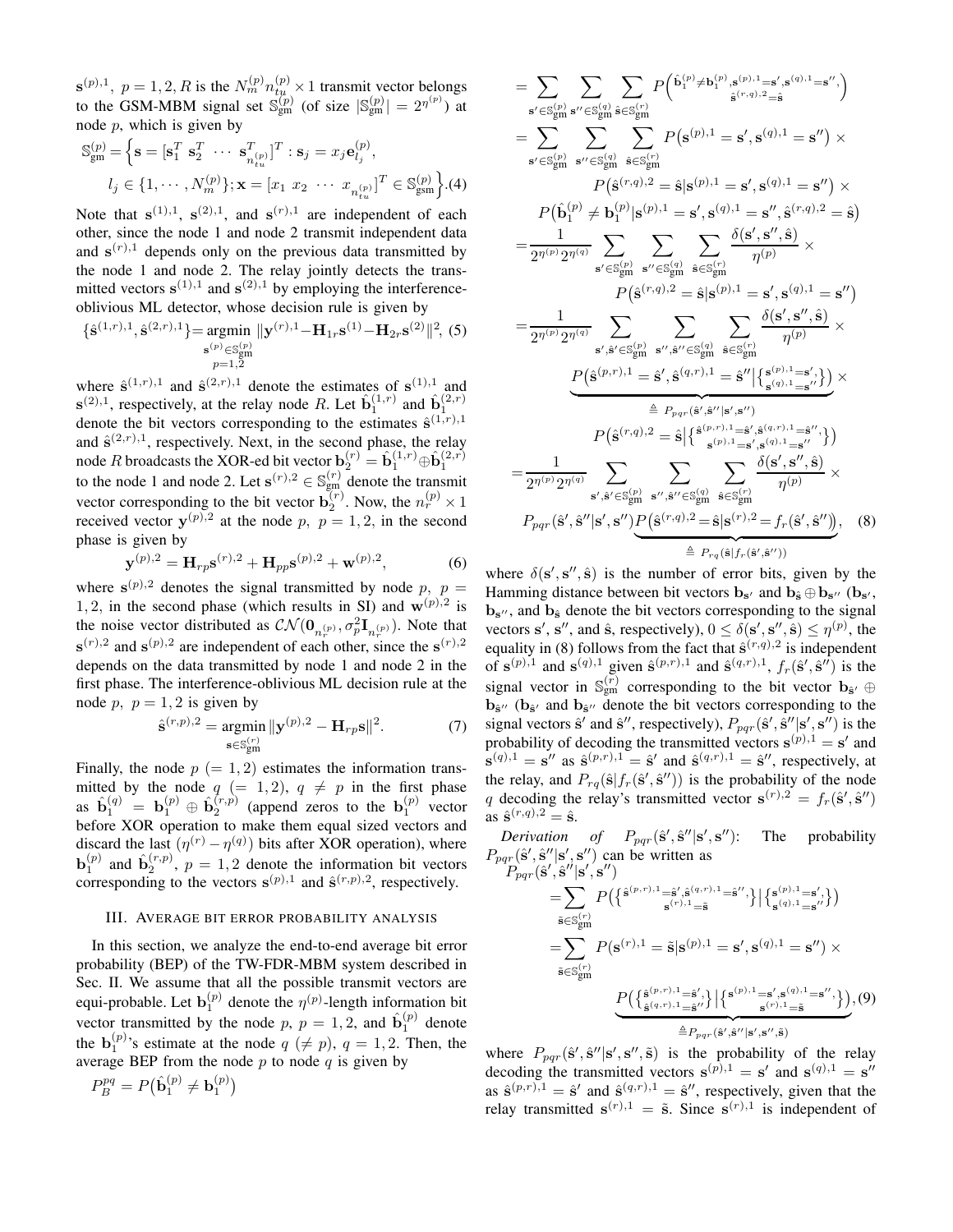$\mathbf{s}^{(p),1}$  and  $\mathbf{s}^{(q),1}$ , (9) simplifies to

$$
P_{pqr}(\hat{\mathbf{s}}',\hat{\mathbf{s}}''|\mathbf{s}',\mathbf{s}'') = \frac{1}{2^{\eta^{(r)}}} \sum_{\tilde{\mathbf{s}} \in \mathbb{S}_{gm}^{(r)}} P_{pqr}(\hat{\mathbf{s}}',\hat{\mathbf{s}}''|\mathbf{s}',\mathbf{s}'',\tilde{\mathbf{s}}). \tag{10}
$$

The probability  $P_{pqr}(\hat{\mathbf{s}}', \hat{\mathbf{s}}'' | \mathbf{s}', \mathbf{s}'', \tilde{\mathbf{s}})$  can be written as  $P_{pqr}(\hat{\mathbf{s}}',\hat{\mathbf{s}}''|\mathbf{s}',\mathbf{s}'',\tilde{\mathbf{s}})$ 

$$
= \mathbb{E}_{\mathbf{H}_{pr},\mathbf{H}_{qr}}(P_{pqr}(\hat{\mathbf{s}}', \hat{\mathbf{s}}''|\mathbf{s}', \mathbf{s}'', \tilde{\mathbf{s}}, \mathbf{H}_{pr}, \mathbf{H}_{qr}))
$$
, (11)

where  $\mathbb{E}(\cdot)$  denotes the expectation operator. From (3) and (5), the probability  $P_{pqr}(\hat{\mathbf{s}}', \hat{\mathbf{s}}'' | \mathbf{s}', \hat{\mathbf{s}}', \tilde{\mathbf{H}}_{pr}, \mathbf{H}_{qr})$  can be written as

$$
P_{pqr}(\hat{\mathbf{s}}', \hat{\mathbf{s}}''|\mathbf{s}', \mathbf{s}', \tilde{\mathbf{s}}, \mathbf{H}_{pr}, \mathbf{H}_{qr})
$$
\n
$$
= P\left(\bigcap_{\substack{\hat{\mathbf{s}}, \hat{\mathbf{s}} \in \mathbb{S}_{\text{gm}}^{(p), (q)}}} \left\{\begin{array}{l}\|\mathbf{H}_{pr}(\mathbf{s}'-\hat{\mathbf{s}}') + \mathbf{H}_{qr}(\mathbf{s}''-\hat{\mathbf{s}}'') + \tilde{\mathbf{w}}^{(r), 1} \|^2\\& & & & & & & \\
(\hat{\mathbf{s}}, \hat{\mathbf{s}}) \in \mathbb{S}_{\text{gm}}^{(p), (q)}}\end{array}\right\}, \quad (12)
$$
\n
$$
(\hat{\mathbf{s}}, \hat{\mathbf{s}}) \neq (\hat{\mathbf{s}}', \hat{\mathbf{s}}'')
$$

where  $\tilde{\mathbf{w}}^{(r),1} = \mathbf{H}_{rr}\tilde{\mathbf{s}} + \mathbf{w}^{(r),1}$  and  $\mathbb{S}_{gm}^{(p),(q)} = \{(\dot{\mathbf{s}}, \ddot{\mathbf{s}}) : \dot{\mathbf{s}} \in$  $\mathbb{S}_{gm}^{(p)}$ ,  $\ddot{\mathbf{s}} \in \mathbb{S}_{gm}^{(q)}$ . It is easy to see that the elements of  $\tilde{\mathbf{w}}^{(r),1}$  are i.i.d. and distributed as  $\mathcal{CN}(0, \sigma_r^2 + ||\tilde{\mathbf{s}}||^2 (E/\sigma_r^2)^{-\lambda^{(r)}})$ . From the monotonicity of probability (i.e.,  $P(\bigcap_k A_k) \leq P(A_k)$ ), (12) can be upper bounded as

$$
P_{pqr}(\hat{\mathbf{s}}',\hat{\mathbf{s}}''|\mathbf{s}',\mathbf{s}',\tilde{\mathbf{s}},\mathbf{H}_{pr},\mathbf{H}_{qr})
$$
\n
$$
\leq \begin{cases} P\left(\frac{\|\mathbf{H}_{r}(\mathbf{s}'_{c}-\hat{\mathbf{s}}'_{c})+\tilde{\mathbf{w}}^{(r),1}\|^{2}}{<\|\tilde{\mathbf{w}}^{(r),1}\|^{2}}\right) & \text{if } \mathbf{s}'_{c} \neq \hat{\mathbf{s}}'_{c} \\ \min_{\hat{\mathbf{s}}_{c}\neq \mathbf{s}'_{c}} P\left(\frac{\|\mathbf{H}_{r}(\mathbf{s}'_{c}-\hat{\mathbf{s}}_{c})+\tilde{\mathbf{w}}^{(r),1}\|^{2}}{> \|\tilde{\mathbf{w}}^{(r),1}\|^{2}}\right) & \text{if } \mathbf{s}'_{c} = \hat{\mathbf{s}}'_{c} \end{cases}
$$
\n
$$
= \begin{cases} Q\left(\sqrt{\frac{\|\mathbf{H}_{r}(\mathbf{s}'_{c}-\hat{\mathbf{s}}'_{c})\|^{2}}{2(\sigma_{r}^{2}+\|\tilde{\mathbf{s}}\|^{2}(E/\sigma_{r}^{2})^{-\lambda(r)}}\right)} & \text{if } \mathbf{s}'_{c} \neq \hat{\mathbf{s}}'_{c} \\ 1 - \max_{\hat{\mathbf{s}}_{c}\neq \mathbf{s}'_{c}} Q\left(\sqrt{\frac{\|\mathbf{H}_{r}(\mathbf{s}'_{c}-\hat{\mathbf{s}}_{c})\|^{2}}{2(\sigma_{r}^{2}+\|\tilde{\mathbf{s}}\|^{2}(E/\sigma_{r}^{2})^{-\lambda(r)}}\right)} & \text{if } \mathbf{s}'_{c} = \hat{\mathbf{s}}'_{c} \end{cases}, \tag{13}
$$

where  $\mathbf{H}_r = [\mathbf{H}_{pr} \ \mathbf{H}_{qr}], \ \mathbf{s}'_c = [\mathbf{s}'^T \ \mathbf{s}''^T]^T, \ \hat{\mathbf{s}}'_c = [\hat{\mathbf{s}}^T \ \hat{\mathbf{s}}''^T]^T,$  $\dot{\mathbf{s}}_c = [\dot{\mathbf{s}}^T \ \ddot{\mathbf{s}}^T]^T$ , and  $Q(\cdot)$  denotes the  $Q$ -function. Substituting  $(13)$  in  $(11)$  and simplifying [13], we get

$$
P_{pqr}(\hat{\mathbf{s}}', \hat{\mathbf{s}}'' | \mathbf{s}', \mathbf{s}'', \tilde{\mathbf{s}})
$$
\n
$$
\leq \begin{cases} g_{n_r^{(r)}}\left(\frac{\|\mathbf{s}'_c - \hat{\mathbf{s}}'_c\|^2}{4(\sigma_r^2 + \|\tilde{\mathbf{s}}\|^2 (E/\sigma_r^2) - \lambda^{(r)})}\right) & \text{if } \mathbf{s}'_c \neq \hat{\mathbf{s}}'_c\\ 1 - \max_{\hat{\mathbf{s}}_c \neq \mathbf{s}'_c} g_{n_r^{(r)}}\left(\frac{\|\mathbf{s}'_c - \hat{\mathbf{s}}_c\|^2}{4(\sigma_r^2 + \|\tilde{\mathbf{s}}\|^2 (E/\sigma_r^2) - \lambda^{(r)})}\right) & \text{if } \mathbf{s}'_c = \hat{\mathbf{s}}'_c\\ \end{cases}
$$
\n
$$
= \begin{cases} g_{n_r^{(r)}}\left(\frac{\|\mathbf{s}'_c - \hat{\mathbf{s}}'_c\|^2}{4(\sigma_r^2 + \|\tilde{\mathbf{s}}\|^2 (E/\sigma_r^2) - \lambda^{(r)})}\right) & \text{if } \mathbf{s}'_c \neq \hat{\mathbf{s}}'_c\\ 1 - g_{n_r^{(r)}}\left(\frac{\min\limits_{\hat{\mathbf{s}}_c \neq \hat{\mathbf{s}}'_c} \|\mathbf{s}'_c - \hat{\mathbf{s}}_c\|^2}{4(\sigma_r^2 + \|\tilde{\mathbf{s}}\|^2 (E/\sigma_r^2) - \lambda^{(r)})}\right) & \text{if } \mathbf{s}'_c = \hat{\mathbf{s}}'_c \end{cases}, \tag{14}
$$

where

$$
g_k(\alpha) = f(\alpha)^k \sum_{j=0}^{k-1} {k-1+j \choose j} (1 - f(\alpha))^j,
$$

 $f(\alpha) = \frac{1}{2} \left( 1 - \sqrt{\frac{\alpha}{1+\alpha}} \right)$ , and the non-increasing monotonicity of  $q_k(\alpha)$  results in (14).

 $Derivation$  of  $P_{rq}(\hat{\mathbf{s}}|f_r(\hat{\mathbf{s}}', \hat{\mathbf{s}}))$ The probability  $P_{rq}(\hat{\mathbf{s}} | f_r(\hat{\mathbf{s}}', \hat{\mathbf{s}}''))$  can be written as

 $P_{rq}(\hat{\mathbf{s}}|f_r(\hat{\mathbf{s}}', \hat{\mathbf{s}}''))$ 



Fig. 3. Comparison between simulated BER and analytical upper bound on BER of the TW-FDR-MBM system.

$$
= \sum_{\bar{s}\in S_{gm}^{(q)}} P(\hat{s}^{(r,q),2} = \hat{s}, s^{(q),2} = \bar{s}|s^{(r),2} = f_r(\hat{s}', \hat{s}'')|
$$
  

$$
= \sum_{\bar{s}\in S_{gm}^{(q)}} P(s^{(q),2} = \bar{s}|s^{(r),2} = f_r(\hat{s}', \hat{s}'')) \times
$$
  

$$
P(\hat{s}^{(r,q),2} = \hat{s}|s^{(r),2} = f_r(\hat{s}', \hat{s}''), s^{(q),2} = \bar{s}), (15)
$$
  

$$
\triangleq P_{rq}(\hat{s}|f_r(\hat{s}', \hat{s}''), \bar{s})
$$

where  $P_{rq}(\hat{\mathbf{s}}|f_r(\hat{\mathbf{s}}', \hat{\mathbf{s}}''), \overline{\mathbf{s}})$  is the probability of the node q decoding the relay's transmitted vector  $\mathbf{s}^{(r),2} = f_r(\hat{\mathbf{s}}', \hat{\mathbf{s}}'')$  as  $\hat{\mathbf{s}}^{(r,q),2} = \hat{\mathbf{s}}$  given that node q transmitted  $\mathbf{s}^{(q),2} = \bar{\mathbf{s}}$ . Since  $\mathbf{s}^{(q),2}$  is independent of  $\mathbf{s}^{(r),2}$ , (15) simplifies to

$$
P_{rq}(\hat{\mathbf{s}}|f_r(\hat{\mathbf{s}}',\hat{\mathbf{s}}'')) = \frac{1}{2^{\eta^{(q)}}} \sum_{\bar{\mathbf{s}} \in \mathbb{S}_{gm}^{(q)}} P_{rq}(\hat{\mathbf{s}}|f_r(\hat{\mathbf{s}}',\hat{\mathbf{s}}''),\bar{\mathbf{s}}). \tag{16}
$$

Following similar steps from (11)-(14),  $P_{rq}(\hat{s}|f_r(\hat{s}', \hat{s}''), \bar{s})$ can be upper bounded as

$$
P_{rq}\left(\hat{\mathbf{s}}|f_r(\hat{\mathbf{s}}',\hat{\mathbf{s}}'') ,\bar{\mathbf{s}}\right) \leq
$$
\n
$$
\begin{cases}\ng_{n_r^{(q)}}\left(\frac{\|\hat{\mathbf{s}}-f_r(\hat{\mathbf{s}}',\hat{\mathbf{s}}'')\|^2}{4(\sigma_q^2+\|\bar{\mathbf{s}}\|^2(E/\sigma_q^2)^{-\lambda(q)})}\right) & \text{if } \hat{\mathbf{s}} \neq f_r(\hat{\mathbf{s}}',\hat{\mathbf{s}}'')\\
1-g_{n_r^{(q)}}\left(\frac{\min\limits_{\hat{\mathbf{s}}\neq\hat{\mathbf{s}}}\|\hat{\mathbf{s}}-\hat{\mathbf{s}}\|^2}{4(\sigma_q^2+\|\bar{\mathbf{s}}\|^2(E/\sigma_q^2)^{-\lambda(q)})}\right) & \text{if } \hat{\mathbf{s}}=f_r(\hat{\mathbf{s}}',\hat{\mathbf{s}}'')\n\end{cases},
$$
\n(17)

where  $\acute{\mathbf{s}} \in \mathbb{S}_{gm}^{(r)}$ . Substituting (10), (14), (16), and (17) in (8) gives an upper bound on the average BEP from the node  $p$  to node q.

#### IV. NUMERICAL RESULTS AND DISCUSSIONS

In this section, we present the numerical results on the bit error rate (BER) performance of the TW-FDR-MBM system. We consider same transmission parameters at all the nodes, and therefore the performance is symmetric from one end node to the other end node.

In Fig. 3, we present the end-to-end average BER performance of the TW-FDR-MBM system with  $n_{tu}^{(p)} = 4$ ,  $n_{rf}^{(p)} = 2$ ,  $m_{rf}^{(p)} = 1, M^{(p)} = 2$  (BPSK),  $n_r^{(p)} = 4, p = 1, 2, R$ , and 6 bpcu per node for various values of  $\lambda^{(p)} = 1, 0.8, 0.5, 0.3$ . It can be seen that the performance degrades as the quality of SI cancellation becomes poor (i.e.,  $\lambda^{(p)}$  decreases). For instance, the average SNR required to achieve 10<sup>−</sup><sup>5</sup> BER is about 26 dB, 30 dB, 43 dB, and 70 dB for  $\lambda^{(p)} = 1, 0.8, 0.5,$  and